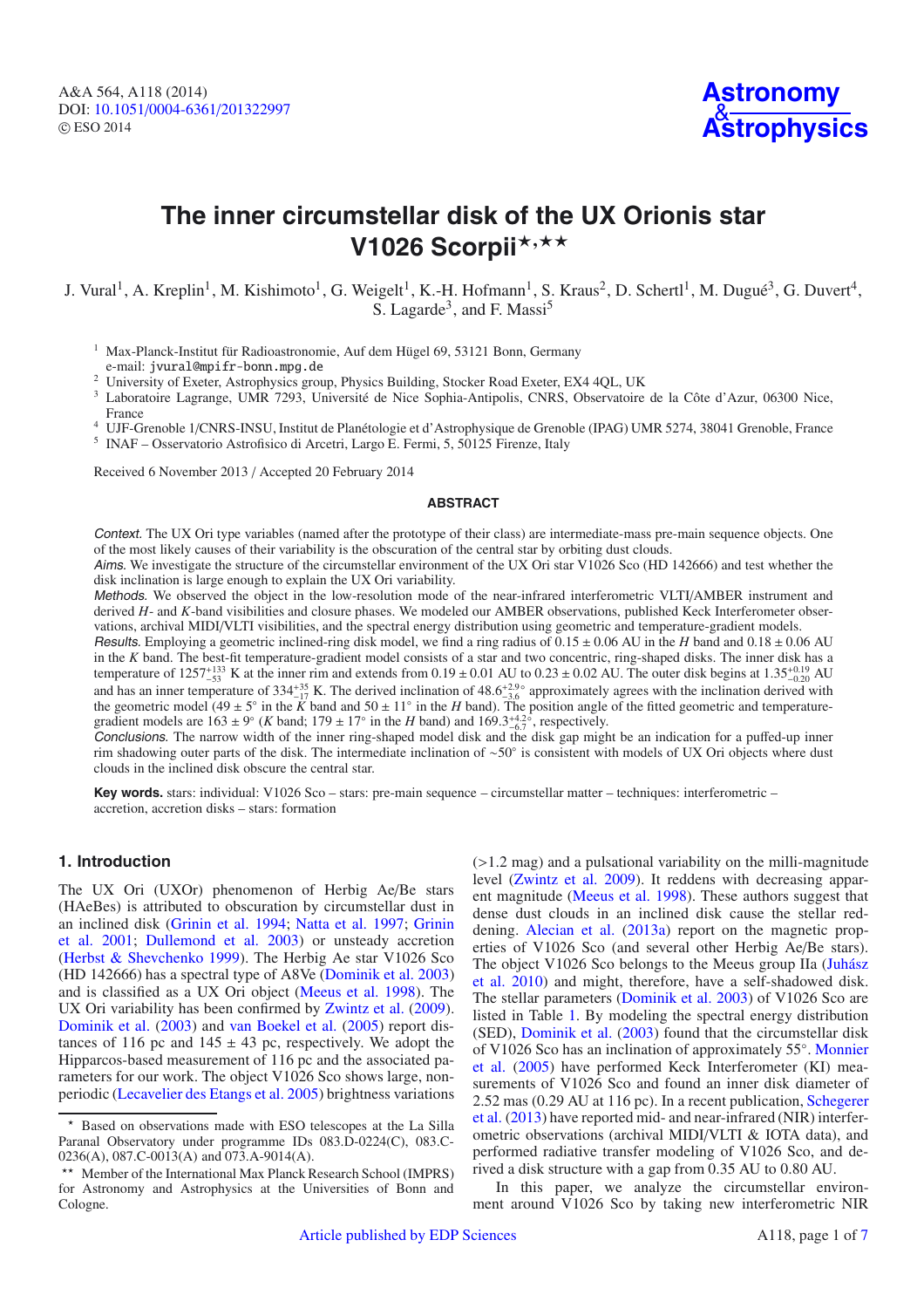<span id="page-1-0"></span>**Table 1.** Adopted stellar parameters of HD 142666.

| Value                         |
|-------------------------------|
| $A8Ve^a$                      |
| $6.0 \pm 1.5^{b}$             |
| 116                           |
| 1.8                           |
| 11                            |
| 8500                          |
| $-6.73 \pm 0.26$ <sup>c</sup> |
|                               |

**Notes.** The values are taken from [Dominik et al.](#page-6-5) [\(2003](#page-6-5)) unless otherwise noted. The error bars are shown where available. [Dominik et al.](#page-6-5) [\(2003](#page-6-5)) estimate the uncertainty of the luminosity to be  $\pm 50\%$  (due to the Hipparcos distance error) and the mass uncertainty to be 5–10%. Other authors find slightly different parameters for the alternative distance of 145 ± 20 pc. For example [Alecian et al.](#page-6-10) [\(2013a](#page-6-10)) derived  $5.0^{+1.6}_{-1.1}$  Myr,  $2.15^{+0.20}_{-0.19} M_{\odot}$ ,  $27.5^{+7.9}_{-7.1} L_{\odot}$ , and 7900 ± [200 K. Other references:](#page-6-6) <sup>(a)</sup> Meeus et al. [\(1998](#page-6-6)); (*b*) [Folsom et al.](#page-6-15) [\(2012](#page-6-15)); (*c*) [Mendigutía et al.](#page-6-16) [\(2011](#page-6-16)).

VLTI/AMBER and archival mid-infrared (MIR) VLTI/MIDI measurements into account. We describe our observations and the data reduction in Sect. [2.](#page-1-1) The modeling is presented in Sect. [3,](#page-1-2) and our results are discussed in Sect. [4.](#page-3-0)

#### <span id="page-1-1"></span>**2. Observation and data reduction**

We observed V1026 Sco on three different nights with the NIR three-beam VLTI/AMBER instrument [\(Petrov et al. 2007\)](#page-6-17). The observations were performed in low-resolution mode (spectral resolution  $R = 30$ . Table [2](#page-2-0) lists the observational parameters. The uv coverage of our 2009 and 2011 AMBER observations with the published KI and archival MIDI observations of V1026 Sco used in this study are shown in Fig. [1.](#page-1-3)

[We reduced the AMBER data with](#page-6-18) *amdlib-3.0.2*[1](#page-1-4) (Tatulli et al. [2007](#page-6-18); [Chelli et al. 2009](#page-6-19)). To improve the calibrated visibility, we processed only 20% of the frames (object and calibrator) with the best fringe signal-to-noise ratio [\(Tatulli et al. 2007\)](#page-6-18). In addition, we equalized the histograms of the optical path differences (OPD) of the calibrator and the object data, because different histograms (due to OPD drifts caused, for example, by errors of the OPD model) can lead to visibility errors. Histogram equalization can reduce these visibility errors. This method is described in detail in [Kreplin et al.](#page-6-20) [\(2012\)](#page-6-20).

We were able to extract  $H$  and  $K$  band visibilities (cf. Fig. [2\)](#page-2-1). Within the error bars, the obtained closure phase is zero for all nights (Fig. [3\)](#page-3-1), which is consistent with a centro-symmetric brightness distribution.

<span id="page-1-5"></span><span id="page-1-4"></span>We also used archival low-resolution data obtained with the MIR [two-beam combiner MIDI](#page-6-13) [\(Leinert et al. 2003](#page-6-21)[;](#page-6-13) Schegerer et al. [2013\)](#page-6-13). The data (see Table [2\)](#page-2-0) were reduced using our own IDL codes (see Appendix A of [Kishimoto et al. 2011](#page-6-22) for details), which utilize a part of the standard software  $EWS<sup>2</sup>$  and also implement an average over a relatively large number of frames to determine the group-delay and phase-offset tracks with a good signal-to-noise ratio. This is important when dealing with sub-Jy sources, such as our target here. The MIDI visibilities are shown in Fig. [4](#page-4-0) (right).

<span id="page-1-3"></span>

**[Fig. 1.](http://dexter.edpsciences.org/applet.php?DOI=10.1051/0004-6361/201322997&pdf_id=1)** The uv coverage of all interferometric measurements used (AMBER, MIDI, Keck; see Table [2\)](#page-2-0).

#### <span id="page-1-6"></span><span id="page-1-2"></span>**3. Analysis**

#### 3.1. Geometric modeling

To estimate the characteristic size of the NIR emission region, we fit geometric models to the visibilities. The model for the NIR data consists of an unresolved stellar contribution and an inclined ring with a width of 20% of its inner radius *r*ring,in (which is equal to the semi-major axis in the model). We averaged the different visibility measurements (shown in Fig. [2\)](#page-2-1) of the spectral channels within the *H* and *K* bands to obtain wavelengthaveraged *H*- and *K*-band visibilities (Fig. [5\)](#page-4-1). The resulting visibilities within each band were fit with the model visibilities of the two-dimensional, inclined star-ring model.

In the *K* band, we included literature data from the Keck interferometer [\(Monnier et al. 2005](#page-6-12), see Fig. [1\)](#page-1-3) in the fit. Because of the almost constant projected baseline length and position angle of the five KI measurements, the data points were averaged.

To fit the visibilities, we derived the NIR flux contribution of the star (*f*star) from our SED fit (Fig. [6](#page-4-2) left) and obtained approximately 0.33 [\(Monnier et al. 2005](#page-6-12) report 0.39) in the *K* band and 0.53 in the *H* band. For the total visibility, we obtain

$$
|V| = |(1 - f_{\text{star}})V_{\text{disk}} + f_{\text{star}}V_{\text{star}}|,
$$
\n(1)

where  $f_{\text{star}} + f_{\text{disk}} = 1$  and the unresolved star has  $V_{\text{star}} = 1$ .

We found a semi-major axis  $(r_{\text{ring,in}})$  of  $1.30 \pm 0.14$  mas (or  $0.15\pm0.06$  AU for a distance of 116 pc) in the *H* band and  $1.57\pm$ 0.09 mas (or  $0.18 \pm 0.06$  AU) in the *K* band (Fig. [5\)](#page-4-1). All fitted parameters are listed in Table [3.](#page-3-2) In the *H* band, the inclination angle *i* (angle between the system axis and the viewing direction) is  $50 \pm 11^\circ$ , and the position angle  $\vartheta$  of the semi-major axis of the disk is  $179 \pm 17^\circ$ . In the *K* band, we derived  $i = 49 \pm 5^\circ$  and  $\vartheta = 163 \pm 9^{\circ}$ , respectively.

#### 3.2. Temperature-gradient model

To fit all available wavelength-dependent visibilities (AMBER, MIDI, and KI, see Figs. [2,](#page-2-1) [4\)](#page-4-0) and the SED (Fig. [6\)](#page-4-2) simultaneously, we used a temperature-gradient model. This model consists of many thin rings emitting blackbody radiation at a local temperature  $T(r) = T_0 \cdot (r/r_0)^{-q}$ , where  $r_0$  denotes the inner disk radius,  $T_0$  the effective temperature at  $r_0$ , and  $q$  the power-law

<sup>&</sup>lt;sup>1</sup> [http://www.jmmc.fr/data\\_processing\\_amber.htm](http://www.jmmc.fr/data_processing_amber.htm)<br><sup>2</sup> http://www.strw.laidenuniv.nl/.nevec/MIDI/in

<http://www.strw.leidenuniv.nl/~nevec/MIDI/index.html>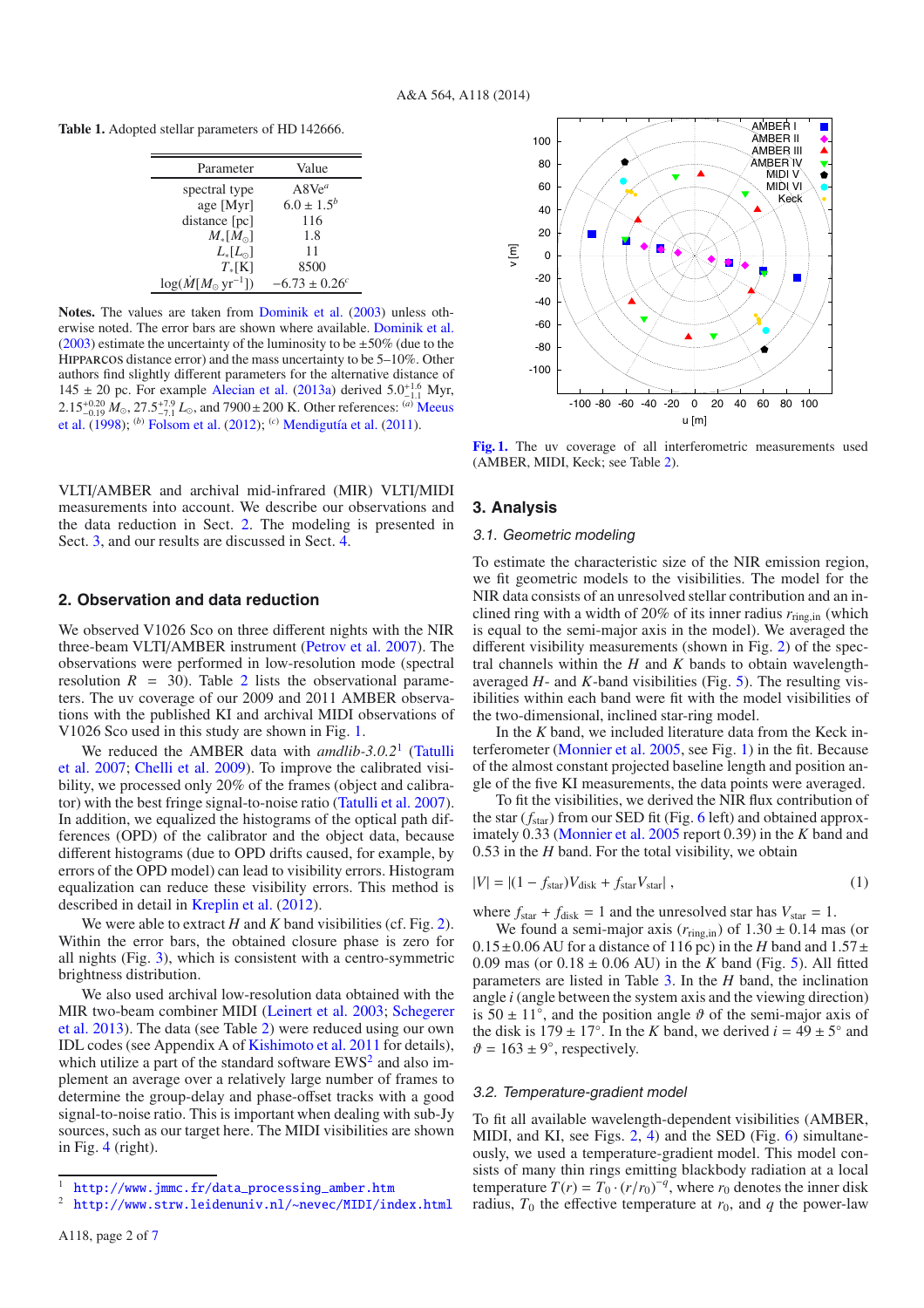<span id="page-2-0"></span>**Table 2.** Observation log.

| #  | Night            | Instrument   | $B_{\text{proj}}$<br> m | PA<br>ſ°۱   | Seeing | DIT<br>$\lceil ms \rceil$ | Calibrator | Calibrator diameter<br>[mas]  |
|----|------------------|--------------|-------------------------|-------------|--------|---------------------------|------------|-------------------------------|
|    | 2009-04-17       | <b>AMBER</b> | 15/30/45                | 259/259/259 | 0.55   | 200                       | HD 142669  | $0.256 \pm 0.018^a$           |
| П  | 2009-05-22       | <b>AMBER</b> | 31/61/91                | 258/258/258 | 0.8    | 150                       | HD 142669  | $0.256 \pm 0.018^a$           |
| Ш  | $2011 - 04 - 30$ | <b>AMBER</b> | 59/68/71                | 238/126/176 | 1.0    | 300                       | HD 138472  | $1.07 \pm 0.02^b$             |
| IV | 2011-04-30       | <b>AMBER</b> | 63/70/72                | 256/141/193 | 0.8    | 300                       | HD 138472  | $1.07 \pm 0.02^b$             |
|    | 2004-06-07       | <b>MIDI</b>  | 102                     | 37          | 0.9    | 14                        | HD 146791  | $3.00 \pm 0.033$ <sup>c</sup> |
| VI | 2004-06-07       | <b>MIDI</b>  | 90                      | 44          | 1.1    | 18                        | HD 169916  | $4.24 \pm 0.047$ <sup>c</sup> |

Notes.  $B_{\text{proj}}$  denotes the lengths of the projected interferometer baselines during the observations, PA the baseline position angles, and DIT the detector integration time for recording individual interferograms. The resulting uv coverage is shown in Fig. [1.](#page-1-3)

**References.** (*a*) [Lafrasse et al.](#page-6-23) [\(2010\)](#page-6-23); (*b*) [Richichi et al.](#page-6-24) [\(2005](#page-6-24)); (*c*) [Bordé et al.](#page-6-25) [\(2002\)](#page-6-25).



<span id="page-2-1"></span>**[Fig. 2.](http://dexter.edpsciences.org/applet.php?DOI=10.1051/0004-6361/201322997&pdf_id=2)** AMBER visibilities (see Table [2\)](#page-2-0) and temperature-gradient model B3: the panels show the wavelength-dependent *H* and *K* band visibilities of our AMBER observations. Each panel displays one of the three baselines of each measurement (nights I-IV, cf. Table [2\)](#page-2-0). The red line indicates the corresponding best-fit temperature-gradient model curves (model  $B_3$  in Table [5\)](#page-5-0) in all plots.

index. Other free parameters are the inclination *i* and the position angle  $\vartheta$  of the semi-major axis of the disk. A more detailed description of our modeling of temperature-gradient disks can be found, for example, in [Vural et al.](#page-6-26) [\(2012](#page-6-26)) or [Kreplin et al.](#page-6-20) [\(2012](#page-6-20)).

We computed models for all mathematical combinations of the parameter values listed in Table [4.](#page-5-1) We chose the model with

the lowest  $\chi^2_{\text{red}}$  value as the best-fit model. The given error bars are  $3\sigma$  errors.

We first attempted to fit the data with a model consisting of a stellar point source (distance, *L*∗, and *T*<sup>∗</sup> from Table [1\)](#page-1-0) and a temperature-gradient disk (model A in Table [4\)](#page-5-1). The model has six free parameters: the inner ring radius  $r_{\text{in},1}$ , the width of the ring  $\Delta r_{\text{in},1} = r_{\text{out},1} - r_{\text{in},1}$ , the temperature at the inner radius  $T_{\text{in},1}$ ,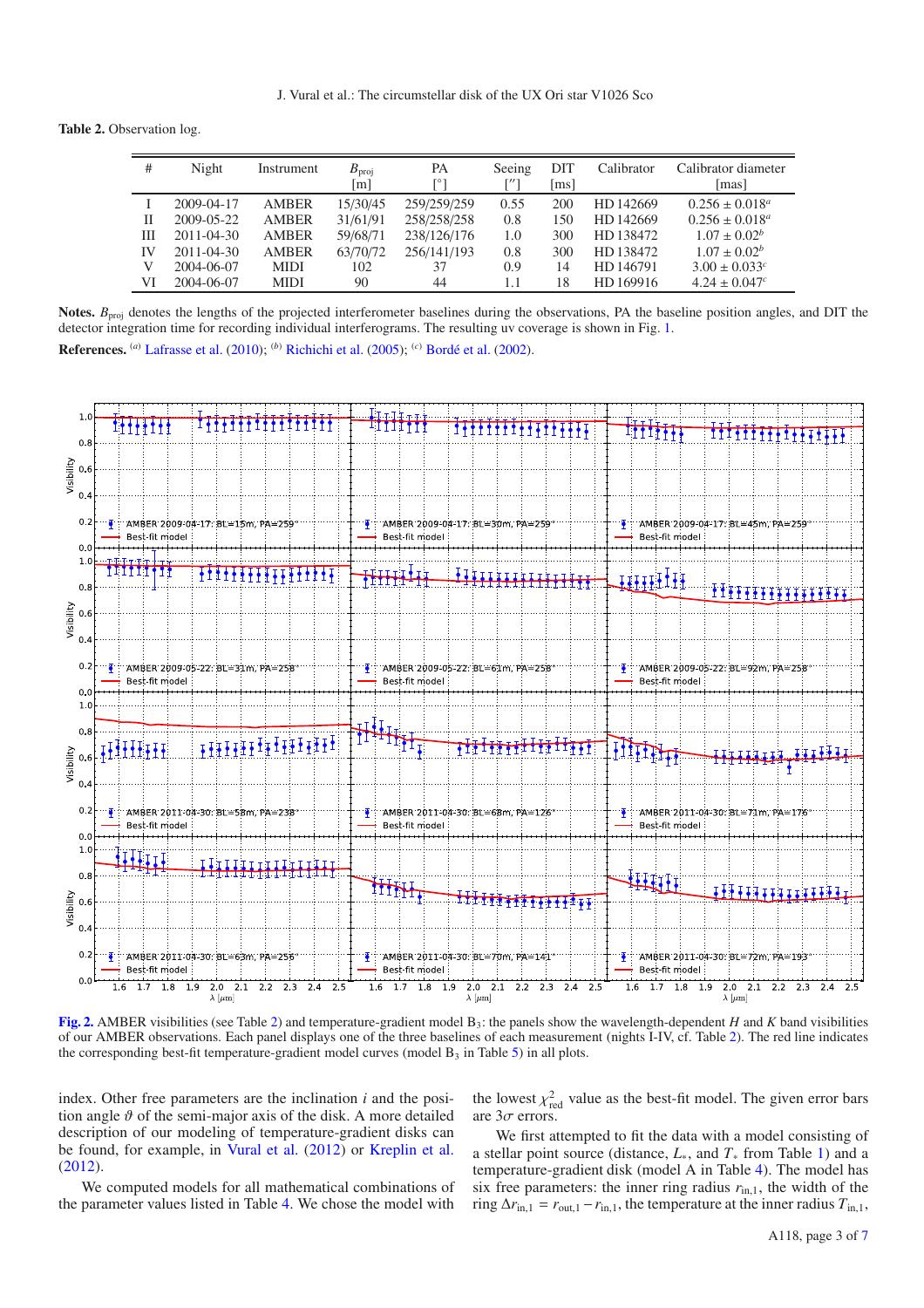<span id="page-3-1"></span>

**[Fig. 3.](http://dexter.edpsciences.org/applet.php?DOI=10.1051/0004-6361/201322997&pdf_id=3)** Wavelength dependence of the closure phases of all AMBER measurements from Table [2.](#page-2-0) The curves are offset from each other by 40◦. The respective zero line is indicated as a solid horizontal line.

the power-law index  $q_1$ , the inclination *i*, and the position angle of the semi-major axis of the disk-like object  $\vartheta$ . The best-fit parameters are listed in Table [5.](#page-5-0) However, no successful fit could be found that is able to reproduce all observations simultaneously  $(\chi^2_{\text{red}} = 6.2).$ 

Therefore, we adopted a two-component model consisting of the star (same parameters as above) and two inclined concentric ring-shaped disks (model B, see Table [4](#page-5-1) and [5\)](#page-5-0). There are ten free model parameters: four for the inner disk  $(r_{\text{in},1}, \Delta r_{\text{in},1}, T_{\text{in},1})$ , *q*<sub>1</sub>), four for the outer disk ( $r_{\text{in},2}$ ,  $\Delta r_{\text{in},2}$ ,  $T_{\text{in},2}$ ,  $q_2$ ), and two for the whole disk system  $(i, \vartheta)$ . We computed all combinations of these parameters within the parameter ranges (and for the described *N* step values) defined in Table [4.](#page-5-1) We first calculated the models with a rough grid (model  $B_1$ ) and then with finer grids (model  $B_2$ and B<sub>3</sub>) around the  $\chi^2_{\text{red}}$ -minimum of the previous run. In total (for all models described in Table [4\)](#page-5-1), we computed ∼700 million models.

In our best-fitting model B<sub>3</sub> ( $\chi^2_{\text{red}} = 2.7$ , see Figs. [2,](#page-2-1) [4,](#page-4-0) and [6\)](#page-4-2), the inner disk spans from  $0.19 \pm 0.01$  AU to  $0.23 \pm 0.02$  AU (with a temperature of  $1257^{+133}_{-53}$  K at the inner radius  $r_{\text{in},1}$ ) and the outer disk between  $1.35_{-0.20}^{+0.19}$  AU and >4.3 AU (334<sup>+35</sup> K at  $r_{\text{in,2}}$ ) with a gap between both components. The very narrow disk width of 0.04 AU makes the inner disk region appear rather ring-like in the NIR (see Fig. [6,](#page-4-2) right). We cannot constrain the temperature gradient  $q_1$  because the inner narrow ring-shaped component is basically emitting only at one uniform temperature  $T_{\text{in}}$ . The inclination (angle between the system axis and the viewing direction) is  $48.6^{+2.9\circ}_{-3.6}$  and the position angle of the disk is  $169.3^{+4.2\circ}_{-6.7}$ , which is approximately consistent with our geometric model in Sect. [3.1.](#page-1-6) We emphasize that the structure of the outer disk is a result of the longer wavelength data – that is, the MIDI data and the MIR/far-infrared (FIR) SED. The inclination and position angle of the system are mainly determined by the NIR interferometric data but consistent with the MIDI data. In the case of temperature-gradient models with more than one component, please note that simultaneous modeling of the visibilities and the SED is able to constrain the inner temperatures  $(T_{\text{in},1}, T_{\text{in},2})$  of the single components rather than the exact shape of the single temperature gradients  $(q_1, q_2)$ .

<span id="page-3-2"></span>**Table 3.** Parameters of the best-fit geometric model.

| Band | $r_{\rm ring,in}$<br>[AU] | $\circ$ | îΫ<br>$\circ$ | /star                                                                    | <i>J</i> disk |
|------|---------------------------|---------|---------------|--------------------------------------------------------------------------|---------------|
| Н    |                           |         |               | $0.15 \pm 0.06$ $50 \pm 11$ $179 \pm 17$ $0.53 \pm 0.10$ $0.47 \pm 0.10$ |               |
| K    |                           |         |               | $0.18 \pm 0.06$ $49 \pm 5$ $163 \pm 9$ $0.33 \pm 0.27$ $0.67 \pm 0.27$   |               |

Notes. The radius  $r_{\text{ring,in}}$  represents the inner semi-major axis of the inclined model ring; the position angle  $\vartheta$  denotes the position angle of the semi-major axis; *i* is the inclination of the system axis to the line of sight,  $f_{\text{star}}$  the flux contribution from the star, and  $f_{\text{disk}}$  the flux contribution from the disk to the total flux (see text in Sect. [3.1\)](#page-1-6). The errors of the radii include the distance error  $(116 \pm 30 \text{ pc})$ .

#### <span id="page-3-0"></span>**4. Discussion**

To compare the disk size of V1026 Sco with other young stellar objects, we plot the *K*-band radius  $(0.18 \pm 0.06 \text{ AU})$ , see Table [3\)](#page-3-2) obtained with a geometric inclined-ring fit into the sizeluminosiy diagram (Fig. [7\)](#page-5-2). The derived radius is ∼1.5 times larger than expected for a dust sublimation temperature of 1500 K and is located approximately on the 1200 K line. Within the error bars, it still agrees with a dust sublimation temperature of 15[00 K expected for dust consisting mostly of silicates \(](#page-6-27)Natta et al. [2001](#page-6-27); [Dullemond et al. 2001](#page-6-28); [Monnier & Millan-Gabet](#page-6-29) [2002\)](#page-6-29).

The derived best-fit temperature-gradient model  $B_3$  consists of a two-component disk model; all parameters are listed in Table [5.](#page-5-0) The inner component is a ring-shaped disk with an inner radius of  $0.19 \pm 0.01$  AU and an inner temperature of  $1257^{+133}_{-53}$  K. The outer ring-shaped disk extends from  $1.35_{-0.20}^{+0.19}$  AU to >4.3 AU with  $334_{-17}^{+35}$  K at the inner edge.<br>Between the hot inner and cool outer components, our best-fit model shows an approximately 1.1 AU-wide gap. The inclination of 48.6<sup>+2.9</sup>° is similar to the inclination derived with our convention  $3.6^{+2.9}$  is similar to the inclination derived geometric model in Sect. [3.1](#page-1-6) (∼49◦and ∼50◦) and to the value of 55◦ found by [Dominik et al.](#page-6-5) [\(2003](#page-6-5)). Neither of the power-law indices could be constrained. In the inner component, the ring width is too small to allow us to constrain  $q_1$ . In the outer component, there seems to be a degeneracy between *q*<sup>2</sup> and *r*out,2. The parameters of the inner disk (Table [5\)](#page-5-0) are similar to the ones obtained with the geometric fit of the NIR visibilities (Table [3\)](#page-3-2) and the size-luminosity diagram (Fig. [7\)](#page-5-2). A possible explanation for the lack of FIR emission in the SED of some HAeBes and the apparent disk gap is self-shadowing by the puffed-up inner rim [\(Dullemond & Dominik 2004\)](#page-6-30).

The stellar rotation of V1026 Sco is  $v \sin i = 65.3 \pm i$ 3.1 km s<sup> $-1$ </sup> [\(Alecian et al. 2013a\)](#page-6-10), leading to a maximum rotational velocity of ~86 km s<sup>-1</sup> if the inclination of the star is comp[arable to the disk inclination. This is similar \(](#page-6-31)Boehm  $\&$ Catala [1995](#page-6-31)) or slightly lower [\(Alecian et al. 2013b\)](#page-6-32) than the average velocity of low-mass Herbig Ae/Be stars but higher than measurements of T Tauri stars [\(Weise et al. 2010](#page-6-33)).

Magnetic braking can reduce the rotational velocity as ob-served in T Tauri stars [\(Koenigl 1991](#page-6-34); [Weise et al. 2010;](#page-6-33) [Johnstone et al. 2014](#page-6-35)). In Herbig stars, strong magnetic braking is less likely than in T Tauri stars because the observed magnetic fields are weaker. In V1026 Sco, a magnetic field has not been detected [\(Alecian et al. 2013a](#page-6-10)), which could mean that it is weak, as expected for Herbig Ae stars [\(Weise et al. 2010\)](#page-6-33). Even if a magnetic field exists, but could not be detected, the high value of the stellar rotation velocity of V1026 Sco suggests that rotational braking via disk locking [\(Koenigl 1991](#page-6-34); Stępień 2000) is much weaker than in T Tauri stars.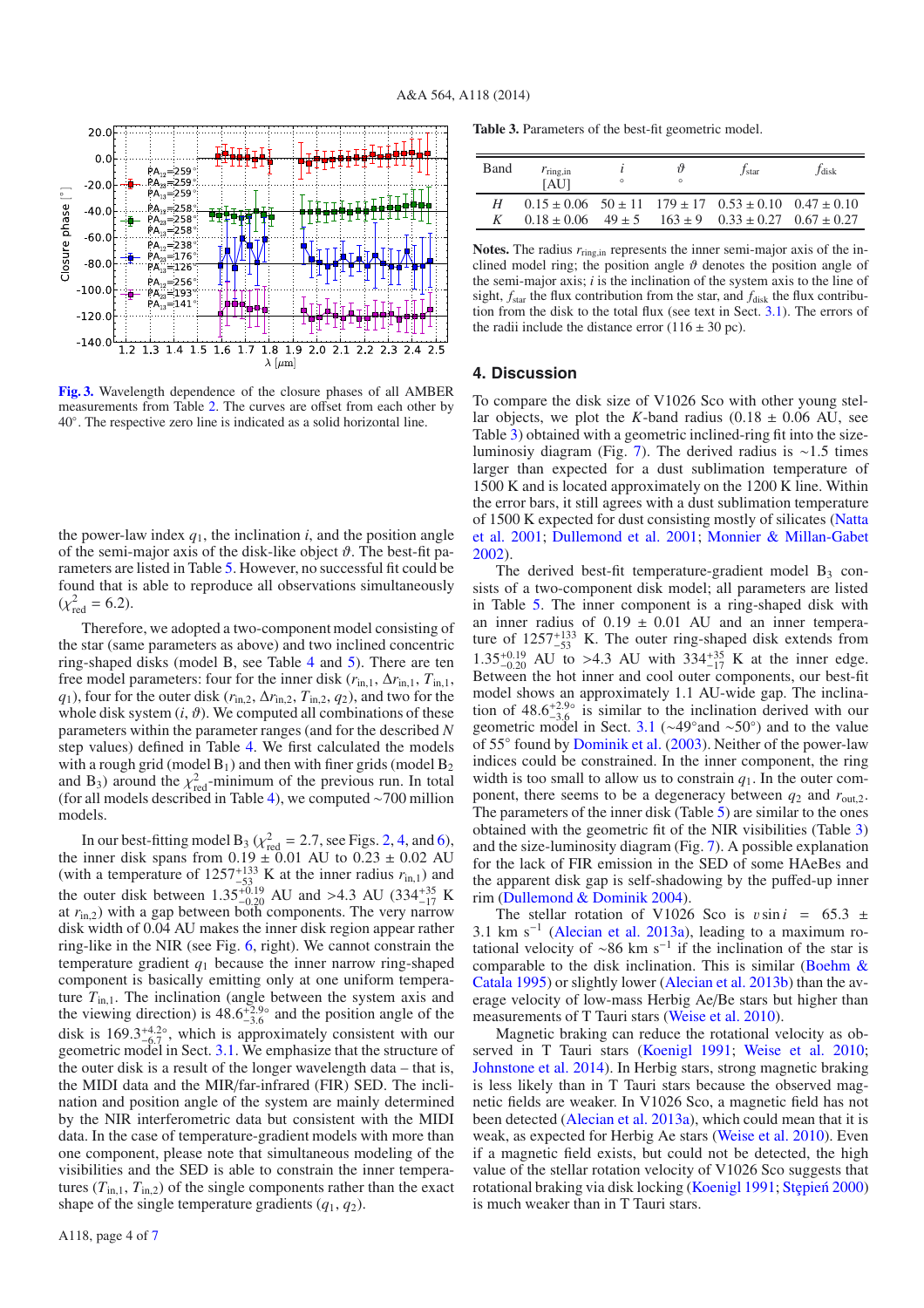J. Vural et al.: The circumstellar disk of the UX Ori star V1026 Sco

<span id="page-4-0"></span>

**[Fig. 4.](http://dexter.edpsciences.org/applet.php?DOI=10.1051/0004-6361/201322997&pdf_id=4)** Keck and MIDI observations and temperature-gradient model B3. *Left*: Keck visibility. *Right*: MIDI visibilities.

<span id="page-4-1"></span>

**[Fig. 5.](http://dexter.edpsciences.org/applet.php?DOI=10.1051/0004-6361/201322997&pdf_id=5)** Geometric inclined ring-fit models (ring width =20% of *r*ring,in) of the *H*- (*left*) and *K*-band (*right*) visibilities. The right plot contains our AMBER data and the KI measurements. The wavelengths are averaged over the whole respective spectral band. The model consists of the unresolved stellar contribution and an inclined ring (see Sect. [3.1\)](#page-1-6). We simultaneously fit all visibilities with a two-dimensional visibility model. The model curves are plotted for all position angles for which visibilities were measured. The color sequence (blue to red) describes the decreasing difference between the PA of the measurement and the disk's fitted semi-major axis  $\vartheta$ .

<span id="page-4-2"></span>

**[Fig. 6.](http://dexter.edpsciences.org/applet.php?DOI=10.1051/0004-6361/201322997&pdf_id=6)** *Left*: SED and temperature-gradient model  $B_3$ ; the SED of V1026 Sco was constructed using published SED observations (black dots). Some of the points represent binned observations; the size of the error bars is on the order of the size of the dots. The resulting fit curve (red) consists of the stellar contribution (Kurucz model, black dashed line), the inner ring (black solid line), and the outer ring model SED (black dashdotted line). *Right*: two-dimensional intensity distribution of our best-fit model  $(B_3)$  at  $2 \mu$ m. The narrow bright ring is the inner ring-shaped disk in the model. The central star is not shown here. Please note that the intensity scale is logarithmic; the outer disk contributes only insignificantly to the NIR flux. The actual geometry of the outer disk remains poorly constrained because only two MIDI uv points exist.

Our findings can be described with the standard disk theories for Herbig Ae stars, which postulate passive circumstellar disks with inner holes and puffed-up inner rims [\(Natta et al.](#page-6-27) [2001;](#page-6-27) [Dullemond et al. 2001](#page-6-28)). In addition, the derived inclination might be large enough to explain the UXOr variability of V1026 Sco in the context of current proposed theories, as we discuss in the following. Theories about partial obscuration of the stellar light by hydrodynamic fluctuations of the inner rim need high inclination angles for explaining the UXOr variability [\(Dullemond et al. 2003](#page-6-3)). With the measured intermediate inclination of V1026 Sco, the rim fluctuations would have to be twice as high as the theoretical fluctuation height. Therefore, this model is less suitable in our case and also for several other UXOrs (e.g. [Pontoppidan et al. 2007\)](#page-6-37). The unsteady accretion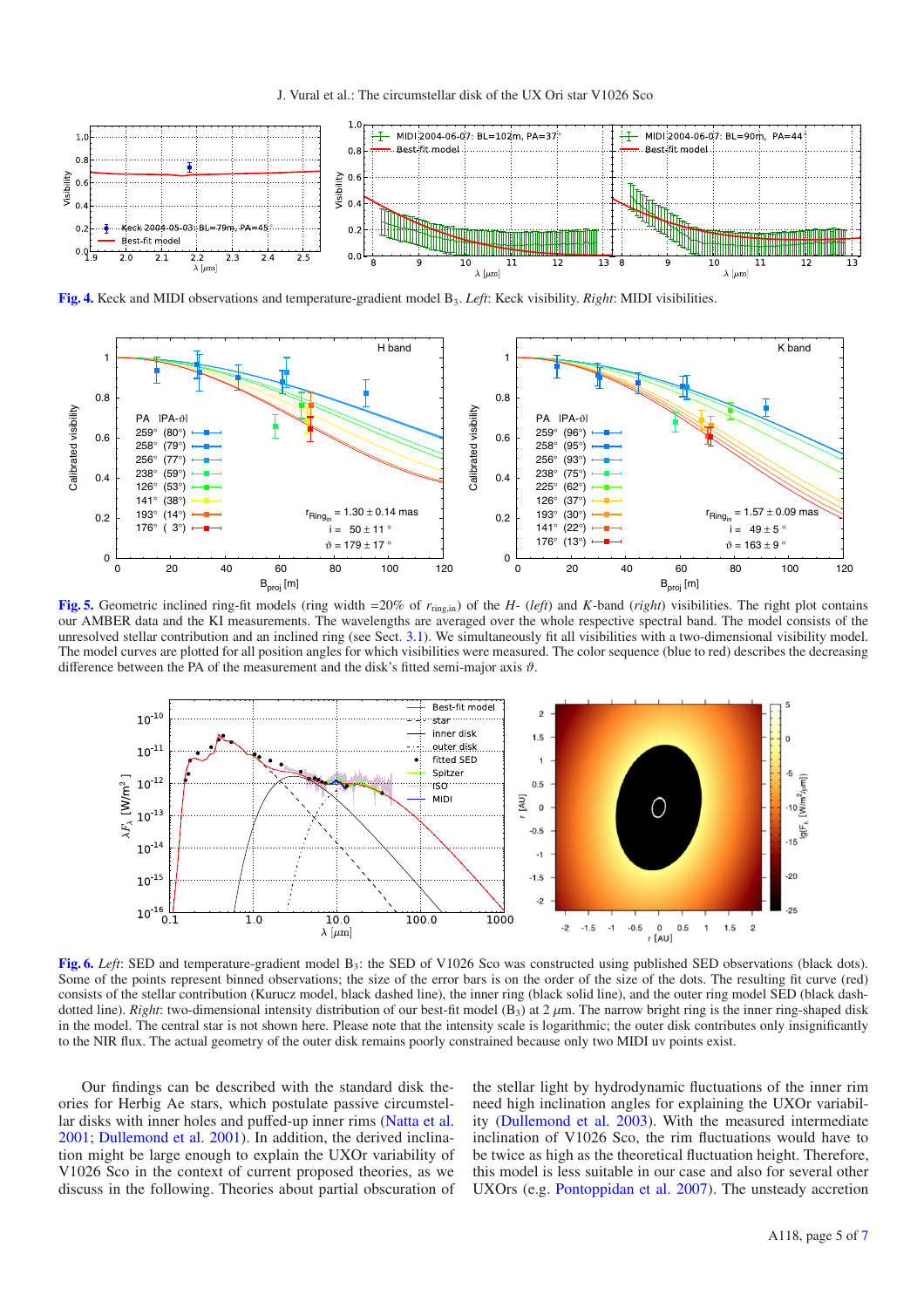#### A&A 564, A118 (2014)

<span id="page-5-0"></span>

| Parameter                    | Range $(A)$         | N(A)     | Range $(B_1)$       | $N(B_1)$       | Range $(B_2)$       | $N(B_2)$       | Range $(B_3)$       | $N(B_3)$       |
|------------------------------|---------------------|----------|---------------------|----------------|---------------------|----------------|---------------------|----------------|
| $r_{\rm in,1}$ [AU]          | $0.01 - 1.0$        | 30       | $0.05 - 1.0$        | 8              | $0.1 - 0.3$         | 8              | $0.15 - 0.25$       | 10             |
| $\Delta r_{\rm in.1}$ [AU]   | $0.01 - 10$         | 30       | $0.01 - 2.0$        | 8              | $0.01 - 0.15$       | 8              | $0.02 - 0.07$       | 8              |
| $r_{\text{in},2}$ [AU]       | $\cdots$            | $\cdots$ | $0.05 - 3.0$        | 8              | $0.4 - 2.0$         | 8              | $1.0 - 1.7$         | 8              |
| $\Delta r_{\rm in.2}$ [AU]   | $\cdots$            | $\cdots$ | $0.01 - 10$         | 8              | $0.5 - 10$          | 8              | $1.0 - 6.0$         | 4              |
| $T_{\text{in},1}$ [K]        | $200 - 2000$        | 30       | $800 - 2000$        | 8              | $1000 - 1500$       | 8              | $1200 - 1400$       | 8              |
| $T_{\text{in},2}$ [K]        | $\cdots$            | $\cdots$ | $150 - 1000$        | 8              | $100 - 400$         | 8              | $300 - 380$         | 8              |
| $q_1$                        | 0.2, 0.5, 0.75, 1.0 | 4        | 0.2, 0.5, 0.75, 1.0 | $\overline{4}$ | 0.2, 0.5, 0.75, 1.0 | $\overline{4}$ | 0.2, 0.5, 0.75, 1.0 | $\overline{4}$ |
| $q_2$                        | $\cdots$            | $\cdots$ | 0.2, 0.5, 0.75, 1.0 | $\overline{4}$ | 0.2, 0.5, 0.75, 1.0 | $\overline{4}$ | 0.2, 0.5, 0.75, 1.0 | $\overline{4}$ |
| $i \, \lceil^{\circ} \rceil$ | $0 - 90$            | 30       | $0 - 80$            | 6              | $10 - 60$           | 6              | $40 - 60$           | 8              |
| $\vartheta$ [°]              | $0 - 170$           | 30       | $0 - 160$           | 6              | 130-180             | 6              | $150 - 180$         | 8              |

<span id="page-5-1"></span>**Table 4.** Scanned range of the parameters of the computed temperature-gradient models  $(A, B<sub>1</sub>, B<sub>2</sub>$  and  $B<sub>3</sub>$ ).

**Notes.** The free model parameters for the inner  $(j = 1)$  and, if included, outer  $(j = 2)$  ring-shaped disk are as follows: the inner ring radius  $r_{\text{ini}}$ , the ring width  $\Delta r_{\text{in}}$ , the temperature at the inner radius  $T_{\text{in}}$ , the power-law index  $q_i$ , the inclination *i*, and the position angle of the semi-major axis  $\vartheta$ . The number of steps computed per parameter is given by *N*. The step spacing is logarithmic for  $r_{\text{in},1}$ ,  $\Delta r_{\text{in},1}$ , and  $r_{\text{in},2}$ , and is linear for the rest of the parameters except  $q_1$  and  $q_2$ , for which the individual values used are given directly.

Table 5. Parameters of best-fit temperature-gradient models A and B<sub>3</sub>.

| Parameter                                                                   | Best-fit<br>parameters (A)                    | Best-fit<br>parameters $(B_3)$                               |
|-----------------------------------------------------------------------------|-----------------------------------------------|--------------------------------------------------------------|
| $r_{\text{in},1}$ [AU]<br>$r_{\text{out},1}$ [AU]<br>$r_{\text{in},2}$ [AU] | $0.06 \pm 0.01$<br>$4.6^{+1.1}_{-1.6}$        | $0.19 \pm 0.01$<br>$0.23 \pm 0.02$<br>$1.35_{-0.20}^{+0.19}$ |
| $r_{\text{out,2}}$ [AU]<br>$T_{\text{in.1}}$ [K]                            | $1937^{+25}_{-61}$                            | >4.3<br>$1257^{+133}_{-53}$                                  |
| $T_{\text{in.2}}$ [K]<br>$q_1$<br>$q_2$                                     | 0.5                                           | $334^{+35}_{-17}$<br>0.5<br>1.0                              |
| $i \, \lceil \, \degree \rceil$<br>$\vartheta$ [°]                          | $86.9^{+0.2}_{-1.7}$<br>$139.0^{+0.2}_{-1.7}$ | $48.6^{+2.9}_{-3.6}$<br>$169.3^{+4.2}_{-6.7}$                |
|                                                                             | 6.2                                           | 2.7                                                          |

**Notes.** The listed parameters for the inner  $(j = 1)$  and, if included, outer ( $j = 2$ ) ring-shaped disk are as follows: the inner ring radius  $r_{\text{ini}}$ , the outer ring radius  $r_{\text{out,j}} = r_{\text{in,j}} + \Delta r_{\text{in,j}}$ , the temperature at the inner radius  $T_{\text{in},j}$ , the power-law index  $q_j$ , the inclination *i*, and the position angle of the semi-major axis  $\vartheta$ . Parameters without error bars cannot be constrained (see discussion in Sect. [4\)](#page-3-0).

model by [Herbst & Shevchenko](#page-6-4) [\(1999](#page-6-4)) is inclination independent and cannot be disproven with our measurements. For intermediate to high disk inclinations, orbiting dust clouds might interc[ept the line of sight toward the star](#page-6-1) [\(Grinin et al. 1994](#page-6-0)[;](#page-6-1) Natta et al. [1997\)](#page-6-1). For this case, the derived inclination of V1026 Sco is still wit[hin the range predicted for UXOrs \(45](#page-6-38)°–68°) by Natta & Whitney [\(2000](#page-6-38)). Dust clouds in centrifugally-driven disk winds (Vinković & Jurkić [2007](#page-6-39); [Bans & Königl 2012](#page-6-40)) can also explain the UX Ori type variability of V1026 Sco, as they also are consistent with intermediate to high disk inclinations.

## **5. Conclusion**

We observed the UX Ori star V1026 Sco with VLTI/AMBER in the *H* and *K* bands. With a geometric ring-shaped model consisting of the star and an inclined ring, we found a radius of  $r_{\text{ring,in}} = 0.18 \pm 0.06$  AU in the *K* band. In the context of the sizeluminosity diagram, this radius is found to be consistent with the theory of a passive circumstellar disk with an inner hole and a

<span id="page-5-2"></span>

**[Fig. 7.](http://dexter.edpsciences.org/applet.php?DOI=10.1051/0004-6361/201322997&pdf_id=7)** Size-luminosity diagram. The *K*-band ring-fit radius of V1026 Sco (semi-major axis derived with an inclined ring fit in Sect. [3.1\)](#page-1-6) is plotted as a green filled square. For comparison, we also plot a sample of Herbig Ae stars (unfilled black triangles, [Monnier et al.](#page-6-12) [2005](#page-6-12)) and a sample of TTS (filled black triangles, [Pinte et al. 2008](#page-6-41)). The theoretical relation between the ring radius in the NIR and the luminosity [\(Monnier & Millan-Gabet 2002](#page-6-29)) is shown for different temperatures. The 1500 K line is plotted in red; the gray lines indicate curves for temperatures between 500 K (highest line) and 2000 K (lowest line) in 100 K steps.

rim at the dust sublimation radius. We further derived an inclination of  $50 \pm 11^\circ$  and  $49 \pm 5^\circ$  and a PA of the semi-major axis of the inclined disk of  $179 \pm 17^\circ$  and  $163 \pm 9^\circ$  in the *H* and *K* bands, respectively.

We found a two-component-disk temperature-gradient model that is able to reproduce all visibilities and the SED. The inner radius of the inner disk is  $0.19 \pm 0.01$  AU and similar to the one found with a geometric ring fit. The two disk components are separated by a gap, which may be explained by a shadow cast by a puffed-up inner rim and agrees with the type II classification of the object. The derived inclination of  $48.6^{+2.9\circ}_{-3.6}$  and the PA of  $169.3^{+4.2\circ}_{-6.7}$  are consistent with the values found by geometric modeling. Our inclination of ∼49◦ is probably not consistent with a model where rim fluctuations cause the UXOr variability, because the expected rim height is not high enough, as discussed above. The unsteady accretion theory